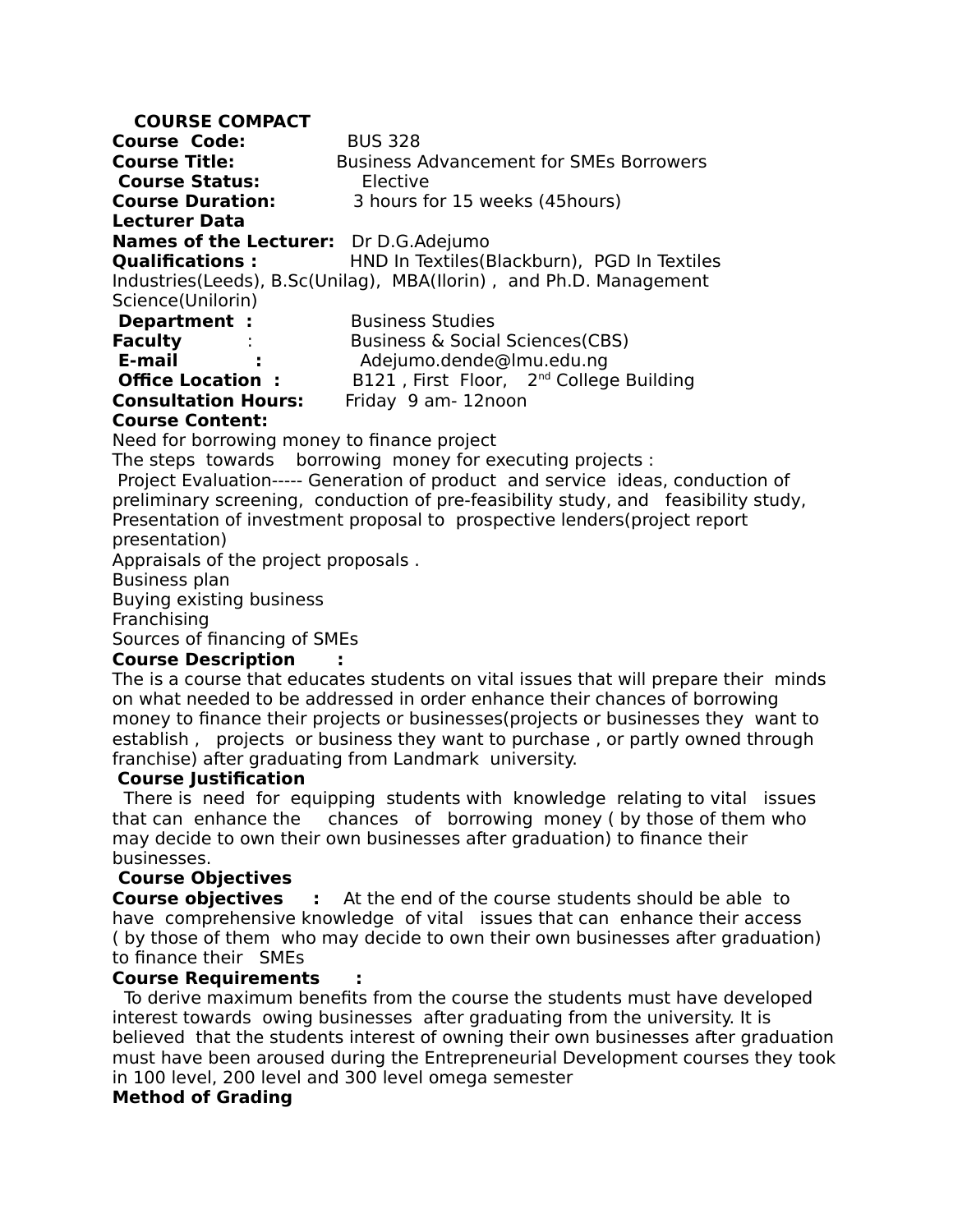# **S/N Grading Score(%)**

1 Test Assignment 30 2. Examination 70

**Total 100%**

# **Course Delivery Strategies**

Any of the under-listed that are applicable and appropriate

-Intensive and interactive Class Discussion

- Tutorials/ Student Presentations

Illustrations by visual or Visuals equipment

## **LECTURE CONTENT**

**Week 1:** Introduction: importance of money in the operation of business, and the need for borrowing money for the operation of business, the challenge of access to finance and the difficulties in raising capital by small and medium scale enterprises. and overview of some important issues to be addressed towards reducing the challenge or difficulties of raising money.

## **Objectives :**

The students at the end of the lectures for the week should be able to:

1. Have clear understanding of what SMEs need money for;

2. `Discuss issues that relate to reluctance of prospective lenders in lending money to SMEs; and

3. Have an overview of what prospective SMEs' borrowers can do to reduce the reluctance of prospective lenders in lending to them

# **Description :**

### **1 st hour :**

importance of money in the operation of business, and the need for borrowing money for the operation of business, the challenge of access to finance and the difficulties in raising capital by small and medium scale enterprises.

2<sup>nd</sup> hour **:** overview of some important issues to be addressed towards reducing the challenge or difficulties of raising money.

#### 3<sup>rd</sup> hour *r* interactive session

### **Study questions :**

1. "Money is the fuel that runs the engine of any business". Examine the statement

2. "Borrowing money for operation is a big challenge for SMEs" Give a brief overview of what prospective SMEs owners can do to reduce the reluctance of prospective lenders towards meeting the borrowing demands of SMEs

**Week 2:** Generation of product ideas, conducting preliminary screening of product ideas, and prefeasibility study

### **Objectives :**

The students at the end of the lectures for the week should be able to understand thatgeneration of product and service ideas, are the steps that can assist prospective SMEs towards generating attractive venture ideas(product or services that could be embarked upon)

## **Description :**

1<sup>st</sup> hour **EXECT EXECT hourgeneration of product and service ideas,** and conducting preliminary screening of product ideas,

| 2 <sup>nd</sup> hour | Issues involved in prefeasibility study |
|----------------------|-----------------------------------------|
| $3rd$ hour           | : Interactive session                   |

### **Study questions :**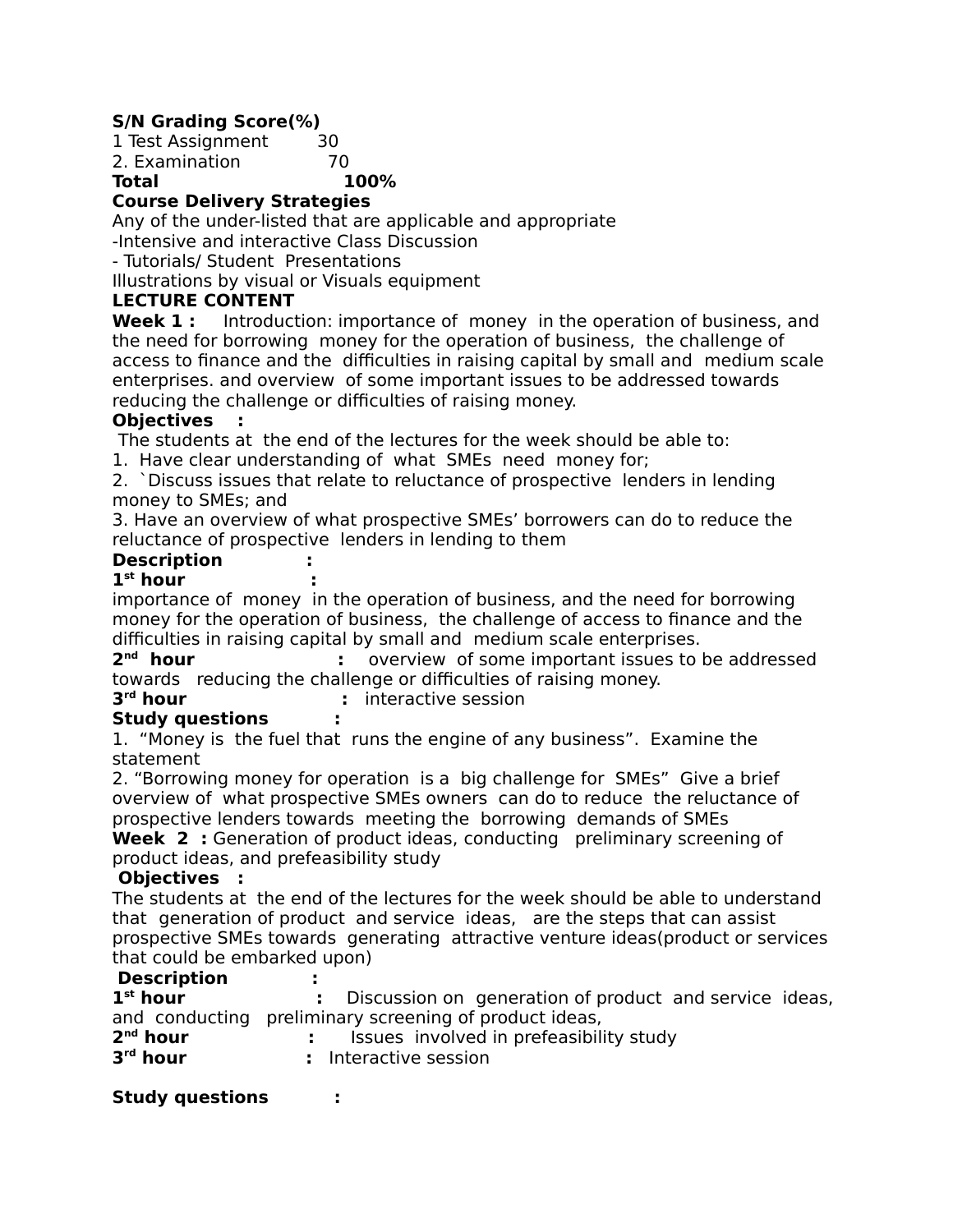1. Identify at least five sources from which product or service ideas can be generated

2. "Preliminary screening of product or service ideas can be conducted as a twophase process( eliminating the obviously unattractive product/service ideas, and choosing the best of those remaining for further analysis)" . Discuss he twophase process.

3. Why is it necessary to conduct prefeasibility study?

4. Enumerate five of the elements that must be included in the prefeasibility study

**Week 3 :** Overview of feasibility study

# **Objectives :**

The students at the end of the lectures for the week should be able to understand that the purpose of feasibility study is to decide on whether the attractive ventures ideas generated( through generation of product and service ideas, conducting preliminary screening of product ideas, and prefeasibility study ) are technically and economically sound before an investment is made on any of them.

## **Description :**

 $1^{st}$  -  $2^{nd}$  hour **:** Concept and purpose of feasibility study, and brief discussion of different aspects or areas of feasibility study

3<sup>rd</sup> hour *r* Interactive session

# **Study questions :**

1. Give a general description of the term "Feasibility Study"

2. Identify the major aspects or areas of feasibility study

**Week 4 :** Market Study

# **Objectives :**

The students at the end of the lectures for the week should be able to:

1. Explain the purpose of market study, and

2. Discuss the issues involved in market study

# **Description :**

 $1^{\text{st}}$  -  $2^{\text{nd}}$  hour **:** Definition, Importance and scope of market study, and how to carry out market study

3<sup>rd</sup> hour *r* Interactive session

# **Study questions :**

1 What is rhe purpose of market study?

2. "A study conducted by the university of Wisconson Centre for Cooperative(2005) suggested questions that must be answered in the process of conducting market study of product". List five of the questions

# **Week 5 :** Technical Study

# **Objectives :**

The students at the end of the lectures for the week should be able to:

1. Enumerate the aims of Technical feasibility study?

2. Identify the questions that technical feasibility study must provide answers for **Description :**

 $1^{st}$  -  $2^{nd}$  hour **EX** Definition, Importance and scope of technical study, and how to carry out technical study

3<sup>rd</sup> hour **:** Interactive session

# **Study questions :**

1. Explain the purpose of Technical study, and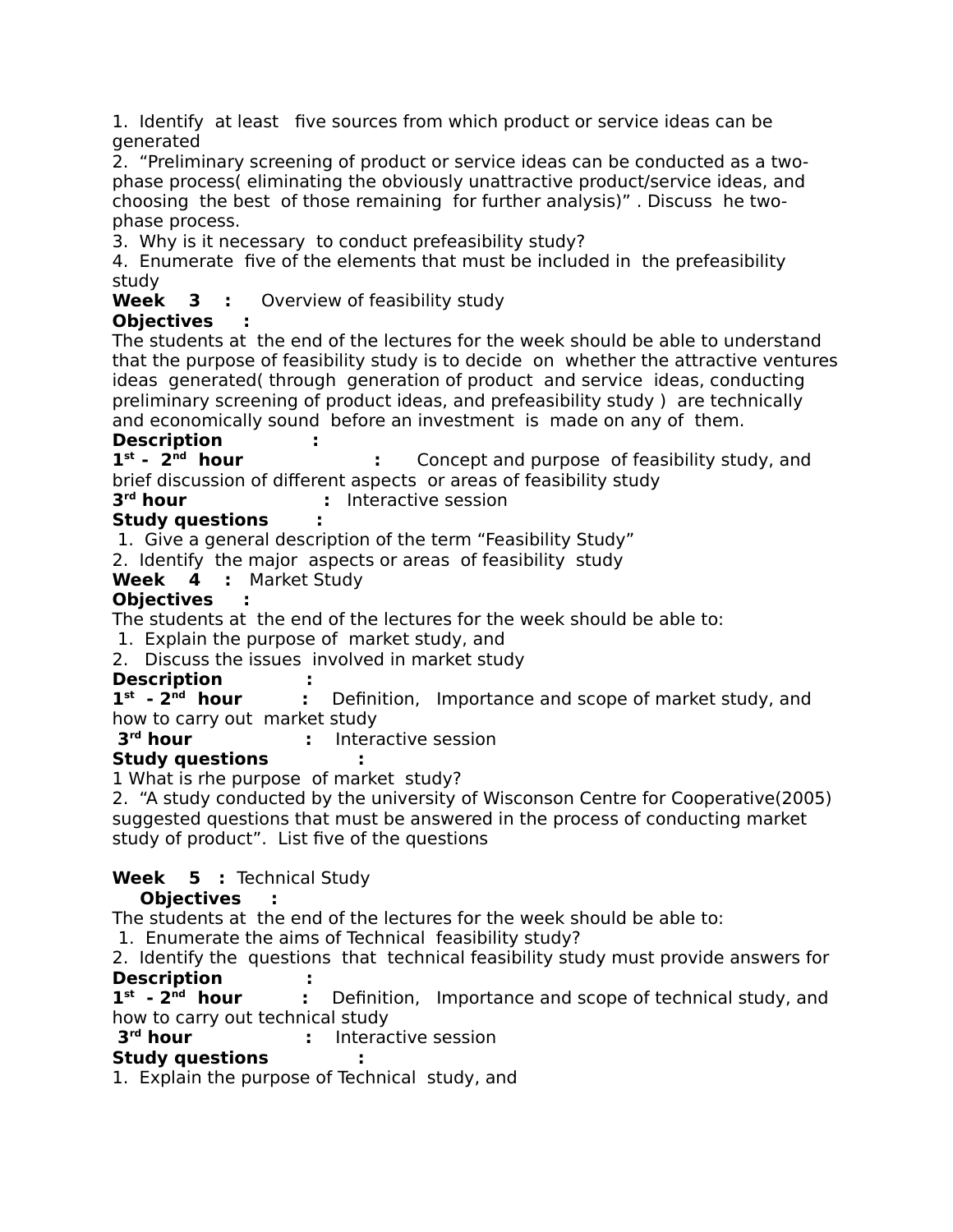2. list six of the questions that one should provide answer to when carrying out technical study

**Week 6 :** Financial Study

# **Objectives :**

The students at the end of the lectures for the week should be able to:

1. Explain the purpose of Financial feasibility study, and

2. Discuss the issues involved in Financial feasibility l study

# **Description :**

 $1^{\text{st}}$  -  $2^{\text{nd}}$  hour **:** Definition, Importance and scope of financial study, and how to carry out financial study

3<sup>rd</sup> hour *r* Interactive session

# **Study questions :**

 1. Differentiate between working capital and fixed assets in a typical feasibility study

**Week 7 :** Presentation of investment proposal to prospective lenders(project report presentation)

## **Objectives :**

The students at the end of the lectures for the week should be able to identify and explain salient feature that are normally present in all project or investment proposals

**Description :**

**1<sup>st</sup> hour** : Discussion of issues related to investment proposal  $2^{nd}$  - $3^{rd}$  hour **:** Discussion of sizable part of project report presentation, and interactive session

# **Study questions :**

1. From what you have learnt so far on investment proposal, highlight reasons for investment proposal

2. Specify four of the items that may be listed under capital cost of project **Week 8 :** Presentation of investment proposal to prospective lenders(project report presentation)

### **Objectives :**

The students at the end of the lectures for the week should be able to identify and explain salient features that are normally present in all project or investment proposals

**Description :**

**:** Discussion of the remaining parts of investment

proposal

 $2^{nd}$  -3 $^{rd}$  hour **:** Discussion of a copy of investment proposal presented

by a prospective borrower, and interactive session

# **Study questions :**

1. Write a comprehensive note on the term "Investment proposal **Week 9 :** Business Plan

**Objectives** : The students at the end of the lectures for the week should be able to: `

1. Explain Need for Business Plan

2. Identify and discuss the types of information in business plan

# **Description :**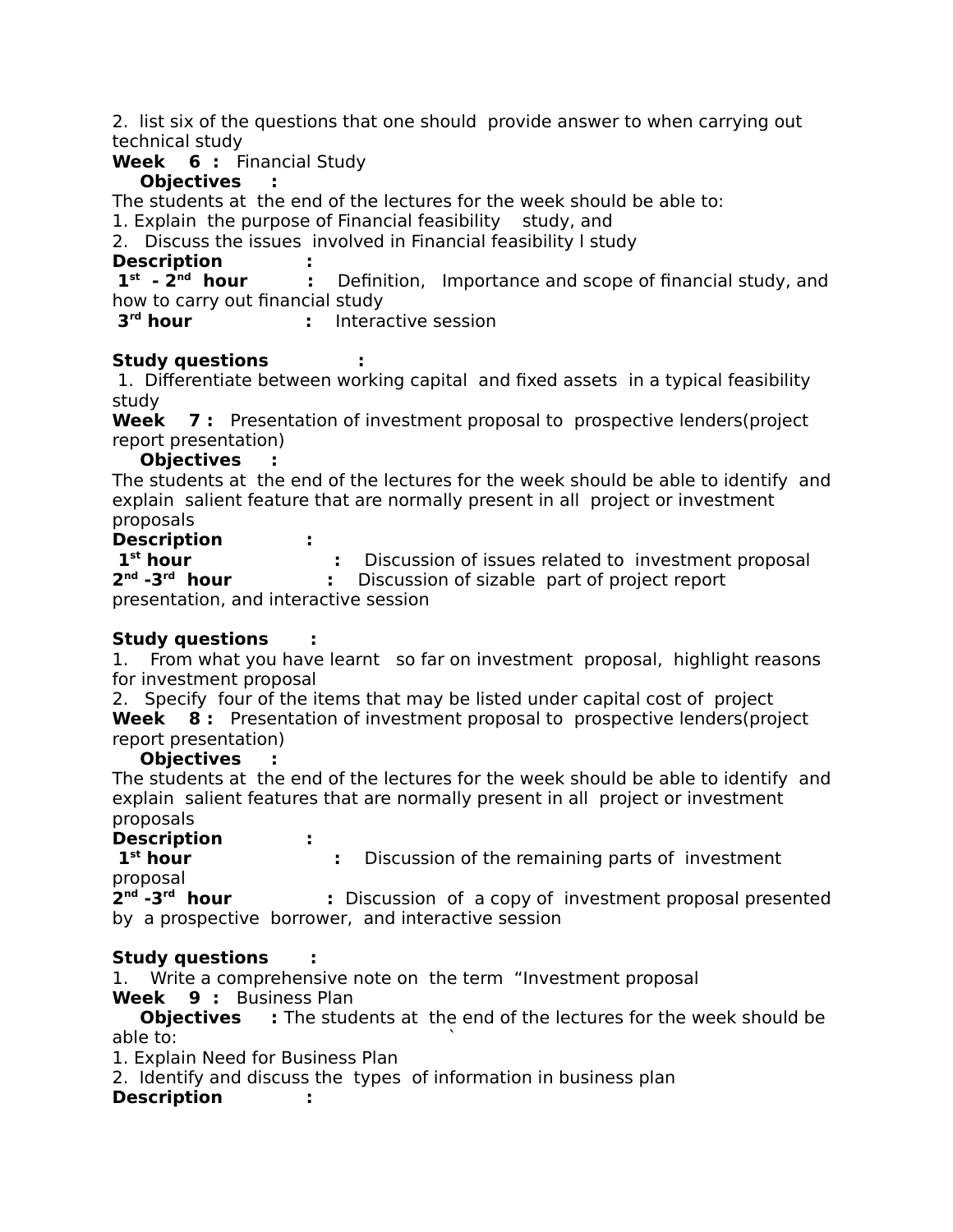$1^{\text{st}}$  hour **:** The purpose, importance and components of business plan

| Study questions      |                                       |
|----------------------|---------------------------------------|
| $3rd$ hour           | Interactive session                   |
| 2 <sup>nd</sup> hour | Discussion of a copy of business plan |

## **Study questions :**

1. "Among the information items that are supposed to feature in business plans is background of the business". List the other information items that are supposed to feature in business plan, and write brief notes on each of them

**Week 10** : Registration of business names and incorporation of companies

**Objectives :**

The students at the end of the lectures for the week should be able to discuss the procedures for registration of business names and incorporation of companies **Description :** 

1<sup>st</sup> hour **st hour :** Purpose and benefits ofregistration of business names and incorporation of companies

2<sup>nd</sup> hour **Procedures for registration of business names and** incorporation of companies, and discussion of vital issues related to registration of business names and incorporation of companies

#### 3<sup>rd</sup> hour **;** Interactive session

# **Study questions :**

1. Advise a group of prospective business owners on the need or importance of registration of business names and incorporation of companies

2. Explain the procedures for registration of business names and incorporation of companies

**Week 11 :** Buying existing business and Franchising

# **Objectives :**

The students at the end of the lectures for the week should be able to:

 1. Identify the factors that should be considered when one contemplates buying existing business.

2. Know the advantages and disadvantages of buying a business

- 3. Define franchising
- 4. Explain how franchising works
- 5. Identify the advantages and drawback of franchising

# **Description :**

**1<sup>st</sup> hour** : Buying of existing business as an alternative for owning a business, and procedure for buying an existing business

2<sup>nd</sup> hour **EXECOMMENDING** franchising as feasible approach for sharing ownership with a primary business owner

3<sup>rd</sup> hour *r* Interactive session

# **Study questions :**

1.Educate a group of prospective buyers of existing businesses on "buying of existing business"

- 2. Define franchising
- 3. Explain how franchising works

4. Identify the advantages and drawback of franchising

**Week 12 :** project appraisal  **Objectives :**